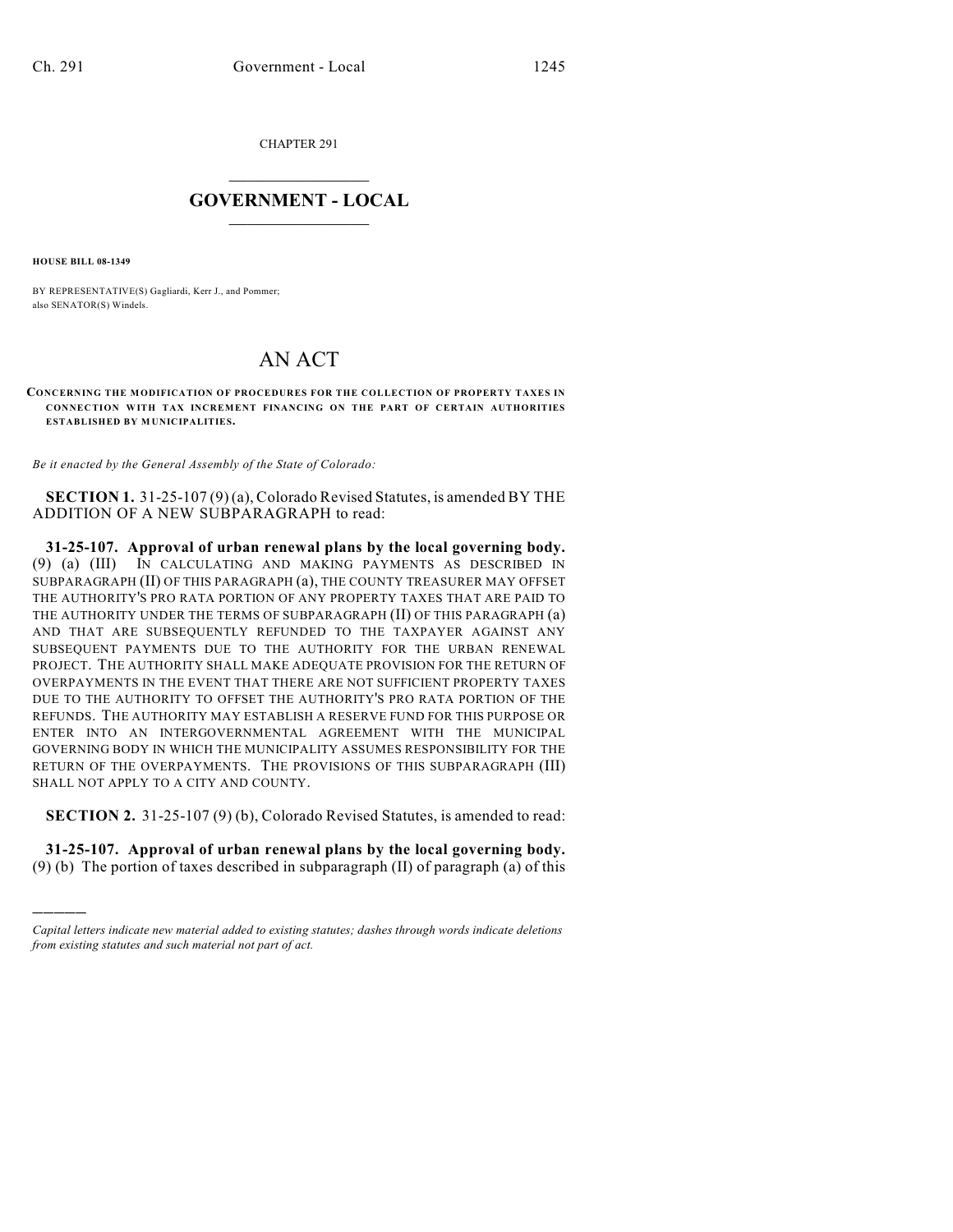subsection (9) may be irrevocably pledged by the authority for the payment of the principal of, the interest on, and any premiums due in connection with such bonds, loans, advances, and indebtedness. THIS IRREVOCABLE PLEDGE SHALL NOT EXTEND TO ANY TAXES THAT ARE PLACED IN A RESERVE FUND TO BE RETURNED TO THE COUNTY FOR REFUNDS OF OVERPAYMENTS BY TAXPAYERS; EXCEPT THAT THIS LIMITATION ON THE EXTENSION OF THE IRREVOCABLE PLEDGE SHALL NOT APPLY TO A CITY AND COUNTY.

**SECTION 3.** 31-25-807 (3) (a), Colorado Revised Statutes, is amended BY THE ADDITION OF A NEW SUBPARAGRAPH to read:

**31-25-807. Powers - duties.** (3) (a) (III) IN CALCULATING AND MAKING PAYMENTS AS DESCRIBED IN SUBPARAGRAPH (II) OF THIS PARAGRAPH (a), THE COUNTY TREASURER MAY OFFSET THE AUTHORITY'S PRO RATA PORTION OF ANY PROPERTY TAXES THAT ARE PAID TO THE AUTHORITY UNDER THE TERMS OF SUBPARAGRAPH (II) OF THIS PARAGRAPH (a) AND THAT ARE SUBSEQUENTLY REFUNDED TO THE TAXPAYER AGAINST ANY SUBSEQUENT PAYMENTS DUE TO THE AUTHORITY FOR THE PLAN OF DEVELOPMENT AREA. THE AUTHORITY SHALL MAKE ADEQUATE PROVISION FOR THE RETURN OF OVERPAYMENTS IN THE EVENT THAT THERE ARE NOT SUFFICIENT PROPERTY TAXES DUE TO THE AUTHORITY TO OFFSET THE AUTHORITY'S PRO RATA PORTION OF THE REFUNDS. THE AUTHORITY MAY ESTABLISH A RESERVE FUND FOR THIS PURPOSE OR ENTER INTO AN INTERGOVERNMENTAL AGREEMENT WITH THE GOVERNING BODY OF THE MUNICIPALITY THAT ESTABLISHED THE AUTHORITY IN WHICH THE MUNICIPALITY ASSUMES RESPONSIBILITY FOR THE RETURN OF THE OVERPAYMENTS. THE PROVISIONS OF THIS SUBPARAGRAPH (III) SHALL NOT APPLY TO A CITY AND COUNTY.

**SECTION 4.** 31-25-807 (3) (b), Colorado Revised Statutes, is amended to read:

**31-25-807. Powers - duties.** (3) (b) The special fund described in subparagraph (II) of paragraph (a) of this subsection (3) and the tax moneys paid into such fund may be irrevocably pledged by the municipality for the payment of the principal of, the interest on, and any premiums due in connection with such bonds, loans, advances, or indebtedness if the question of issuing such bonds or otherwise providing for such loans, advances, or indebtedness and the question of any such intended pledge are first submitted for approval to the qualified electors of the district at a special election to be held for that purpose. Any such election required by this paragraph (b) shall be called by resolution of the board adopted at a regular or special meeting thereof and approved by the governing body by a vote of a majority of the members thereof at least thirty days prior to such election. Except with respect to the qualifications of electors, such election together with all attendant preparations therefor and proceedings thereafter shall be held and conducted in the manner prescribed by law for the holding and conducting of other regular or special elections in the municipality. THIS IRREVOCABLE PLEDGE SHALL NOT EXTEND TO ANY TAXES THAT ARE PLACED IN A RESERVE FUND TO BE RETURNED TO THE COUNTY FOR REFUNDS OF OVERPAYMENTS BY TAXPAYERS; EXCEPT THAT THIS LIMITATION ON THE EXTENSION OF THE IRREVOCABLE PLEDGE SHALL NOT APPLY TO A CITY AND COUNTY.

**SECTION 5.** 39-1-113 (2) and (3), Colorado Revised Statutes, are amended to read: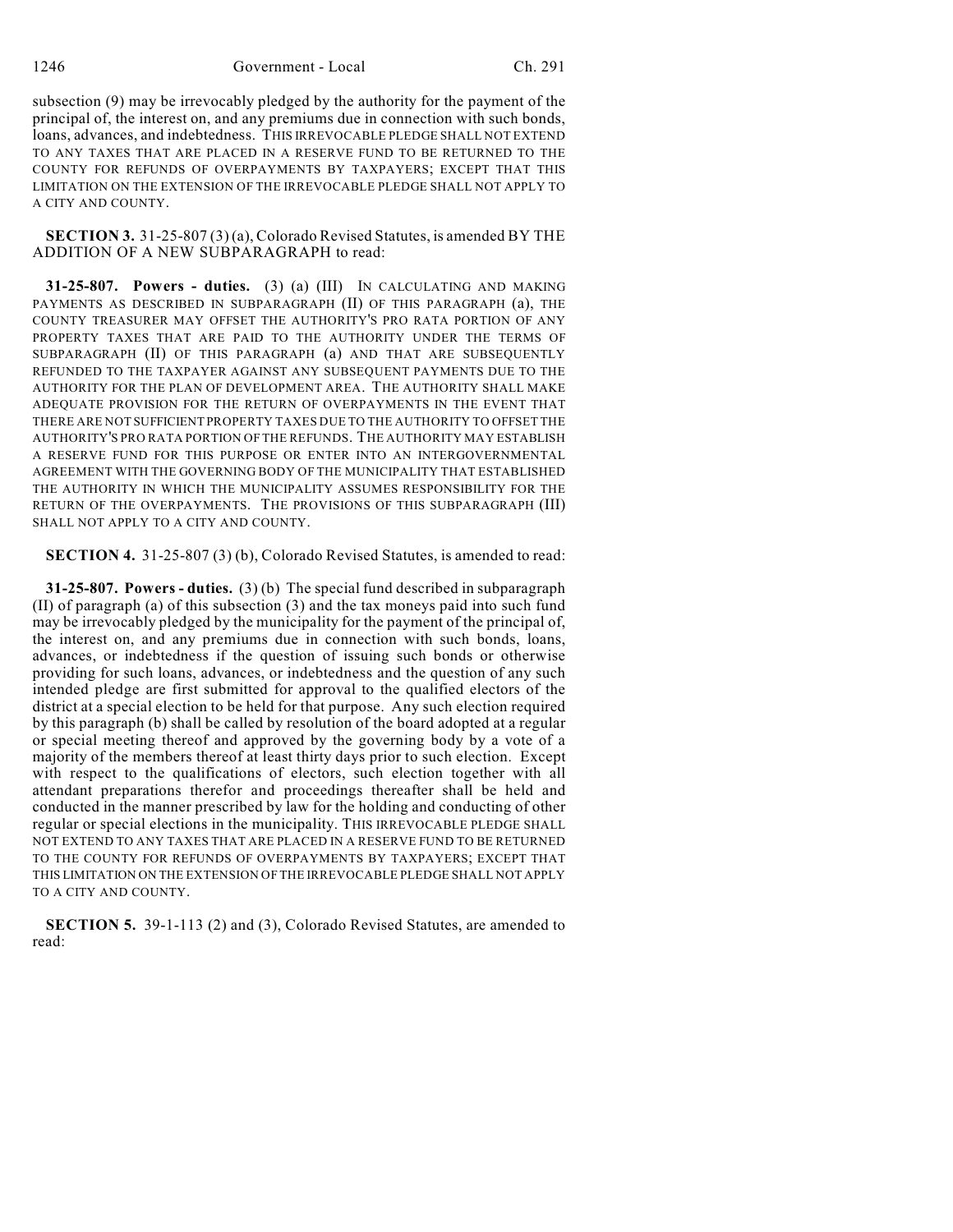**39-1-113. Abatement and refund of taxes.** (2) (a) Whenever any abatement or refund in an amount of one thousand dollars or less is recommended by the board of county commissioners, the board shall order the abatement of taxes pro rata for all levies applicable to such property, or, in the case of a refund, the board shall order the refund of taxes pro rata by all taxing jurisdictions receiving payment thereof.

(b) Whenever any abatement or refund in an amount of one thousand dollars or less has been agreed upon and settled by the assessor pursuant to subsection (1.5) of this section, the assessor shall order the abatement of taxes pro rata for all levies applicable to such property, or, in the case of a refund, the assessor shall order the refund of taxes pro rata by all taxing jurisdictions receiving payment thereof.

(3) Whenever any abatement or refund in an amount in excess of one thousand dollars is recommended by the board of county commissioners, two copies of an application therefor, reciting the amount of such abatement or refund and the grounds upon which it should be allowed, shall be submitted to the administrator for review pursuant to section 39-2-116. If an application is approved, the board of county commissioners shall order the abatement of taxes pro rata for all levies applicable to such property, or, in the case of a refund, the board of county commissioners shall order the refund of taxes pro rata by all taxing jurisdictions receiving payment thereof.

**SECTION 6.** 39-8-109, Colorado Revised Statutes, is amended to read:

**39-8-109. Effects of board of assessment appeals or district court decision.** (1) If upon appeal the appellant is sustained, in whole or in part, then the appellant shall provide a copy of the order or judgment of the board of assessment appeals or district court, as the case may be, to the county assessor. If the order or judgment has been appealed, then the appellant shall present to the county assessor a copy of the original order or judgment of the board of assessment appeals or district court and copies of all further decisions of the board of assessment appeals, district court, court of appeals, and supreme court. Upon presentation to the treasurer by the county assessor of a copy of the order or judgment of the board of assessment appeals or district court, as the case may be, and, if the case has been appealed, copies of all further decisions of the board of assessment appeals, district court, court of appeals, and supreme court, modifying the valuation for assessment of the property, the appellant, identified as the petitioner or plaintiff on the order or judgment of the board of assessment appeals or district court, shall forthwith receive the appropriate refund of taxes and delinquent interest thereon, together with refund interest at the same rate as delinquent interest as specified in section 39-10-104.5, and a refund of costs in said court or board of assessment appeals, as the case may be, including the fees of the appellant's witnesses, in such amount as may be fixed by the court or board of assessment appeals, as the case may be. Such refund interest shall only accrue from the date on which payment of taxes and delinquent interest thereon was received by the treasurer. Such refund shall be paid to the appellant even if the appellant is not the current owner of the property. If the order or judgment of either such court or board of assessment appeals is for the county, then the county shall recover costs from the appellant in such amount as may be fixed by the court or board of assessment appeals, as the case may be.